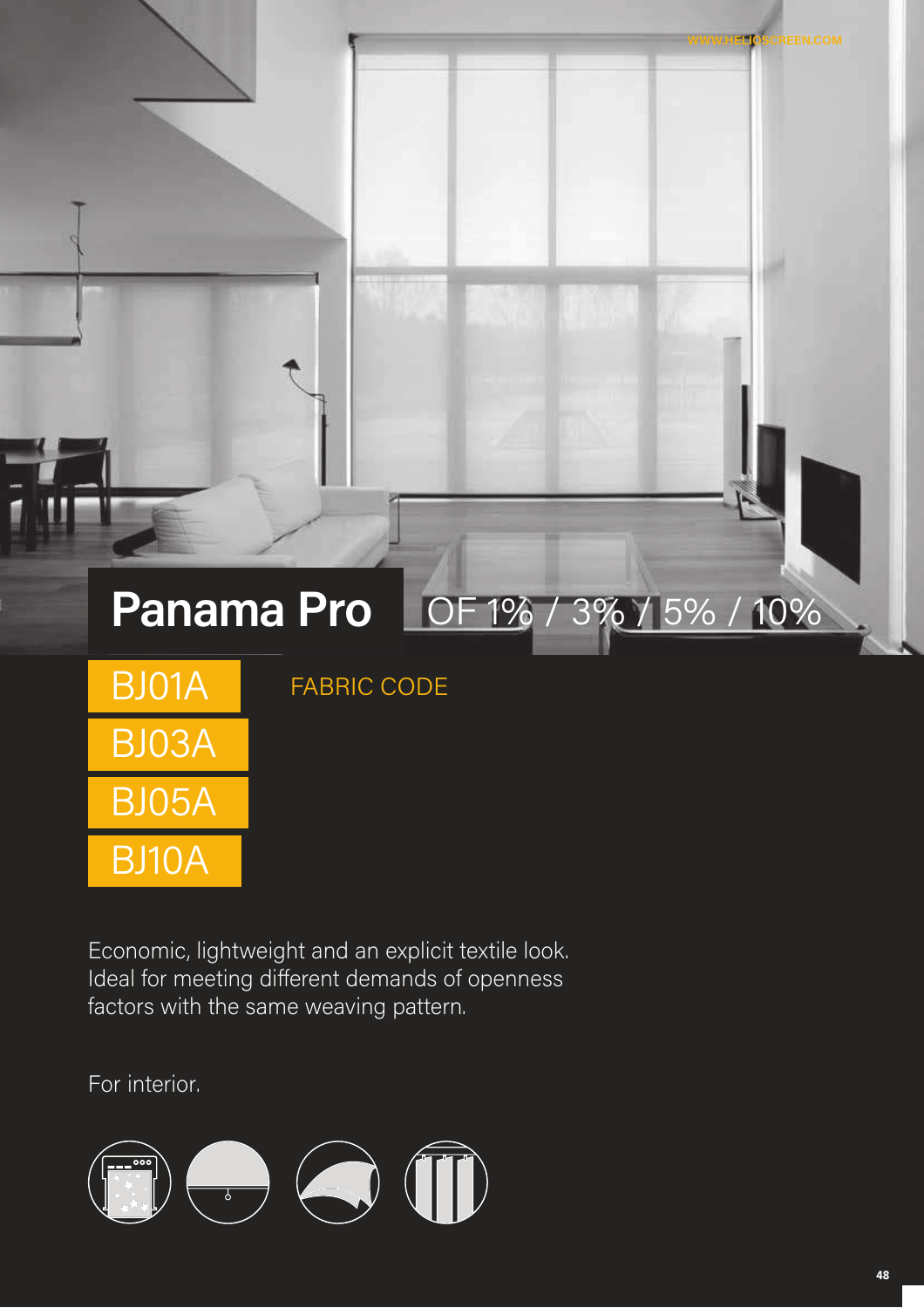# **Panama Pro** OF 5% / 10%

BJ05A BJ10A FABRIC CODE

# Yarn

| <b>Technical specifications</b> | <b>Average Values</b> | <b>Standard</b>      |  |
|---------------------------------|-----------------------|----------------------|--|
| <b>Titer</b>                    | $95$ tex              | ISO 1889 (2009)      |  |
| <b>Weighted composition</b>     | Glass 36%, PVC 64%    | ISO 3801 (1977)      |  |
| <b>Diameter</b>                 | $0.28$ mm             |                      |  |
| <b>Environment</b>              |                       | Oekotex standard 100 |  |

# Fabric

| <b>Type of fabric</b>              | <b>PVC-coated fiberglass fabric</b>  |                                   |                                          |
|------------------------------------|--------------------------------------|-----------------------------------|------------------------------------------|
| Weave pattern                      | basket weave                         |                                   |                                          |
|                                    | <b>OF 5%</b>                         | OF 10% (on demand)                |                                          |
| Widths                             | fabric on rolls:<br>2500, 3100 mm    | fabric on rolls:<br>2500, 3100 mm |                                          |
|                                    | <b>Vertical vanes:</b><br>89, 127 mm |                                   |                                          |
| <b>Roll length (nominally)</b>     | 30 <sub>m</sub>                      | 30 m                              |                                          |
| <b>Technical specifications</b>    | <b>Average Values</b>                |                                   | <b>Standard</b>                          |
|                                    | <b>OF 5%</b>                         | <b>OF 10%</b>                     |                                          |
| <b>Thickness</b>                   | $0.4$ mm                             | $0.5$ mm                          | ISO/DIS 5084.2 (1996)                    |
| <b>Mass</b>                        | $393$ g/m <sup>2</sup>               | 351 g/m <sup>2</sup>              | ISO 3801 (1977)                          |
|                                    | M <sub>2</sub>                       | M <sub>2</sub>                    | UNE23.727-90                             |
| <b>Fire resistance</b>             | <b>FR</b>                            | FR.                               | NFPA 701 (2010)                          |
|                                    | Class 2                              | Class 2                           | EN 13773                                 |
| <b>Volatile organic compounds</b>  | complies                             | complies                          | <b>GREENGUARD</b>                        |
| (voc)                              | complies                             | complies                          | <b>GREENGUARD Childeren &amp; School</b> |
| <b>Breaking strength warp/weft</b> | 200 daN / 220 daN                    | 200 daN / 170 daN                 | ISO 13934-1 (1999)                       |
| Elongation at break warp/weft      | 5,6% / 5,6%                          | 5,4% / 3,8%                       | ISO 13934-1 (1999)                       |
| Tear resistancewarp/weft           | 7,9 daN / 8,4 daN                    | 6,8 daN / 9,9 daN                 | ISO 4674 part 1 method A (2003)          |
| Colorfastness (white excluded)     | 7 scale of blue                      | 7 scale of blue                   | ISO 105 B02 (1994)                       |
| Air porosity                       | $\sqrt{721}$ l/m <sup>2</sup> /sec   | 1180 $1/m^2/sec$                  | ISO/DIS 9237 (1995)                      |

# Processing

General - specifications are purely indicative and may not be considered as binding. Colors may vary from the samples shown

| Cutting         | crush or ultrasonic; railroad or width out of roll width                                                    |
|-----------------|-------------------------------------------------------------------------------------------------------------|
| Welding         | thermal, HF, ultrasonic, sewing                                                                             |
| <b>Cleaning</b> | remove dust from the fabric surface, then wipe gently with a humid soft sponge while using a mild detergent |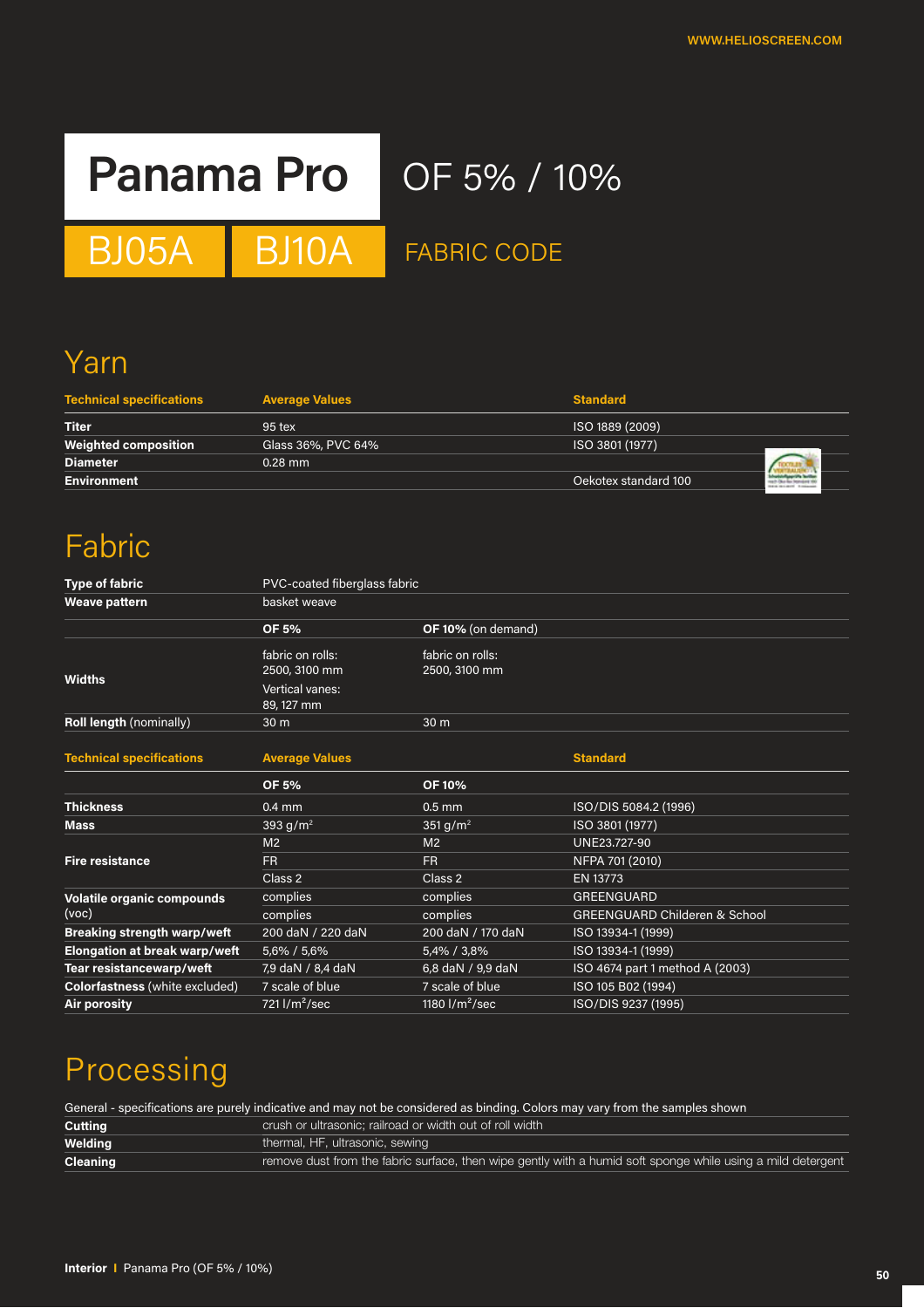# **Panama Pro** OF 10%

# $S = \text{S} \cup \text{S} \cup \text{S}$ BJ10A available on demand

| 101101 | white<br>Widths: 2500, 3100 mm | 101116 | white-linen<br>Widths: 2500, 3100 m |
|--------|--------------------------------|--------|-------------------------------------|
|        |                                |        |                                     |

|  |  |  |  |                                              | $\parallel$ Ts Rs As Tv TVdiff TVdir Tuv TVdif-h Glare |
|--|--|--|--|----------------------------------------------|--------------------------------------------------------|
|  |  |  |  | 21.6 67.2 11.2 20.7 12.1 8.6 9.1 171 Class 0 |                                                        |

## **g**tot **g**tot

projekty

|         | $\sim$<br>int. | ınt. | int. | int. |         | ınt. | int. | int. | int. |
|---------|----------------|------|------|------|---------|------|------|------|------|
| Values  | 0.35           | 0.36 | 0.35 | 0.25 | Values  | 0.39 | 0.40 | 0.38 | 0.26 |
| Classes |                |      |      |      | Classes |      |      |      |      |

# Solar Heat & Light Control Properties Solar Heat & Light Control Properties

Widths: 2500, 3100 mm Widths: 2500, 3100 mm

|      |      |      |      |                                 |  | Ts Rs As Tv TVdiff TVdir Tuv TVdif-h Glare |      |      | The Team of The Team of Team of Team of Team of Team of Team of Team of Team of Team of Team of Team of Team o |      |  |                           |  |
|------|------|------|------|---------------------------------|--|--------------------------------------------|------|------|----------------------------------------------------------------------------------------------------------------|------|--|---------------------------|--|
| 21.6 | 67.2 | 11.2 | 20.7 | $12.1$   $8.6$   $9.1$   $17.1$ |  | $\overline{C}$ Class 0                     | 12.9 | 58.7 | 28.4                                                                                                           | 19.6 |  | 10.7 8.9 9.5 16.1 Class 0 |  |

| A    |      |                      |      |         | <b><i>Fall</i></b> |                        |                      |      |
|------|------|----------------------|------|---------|--------------------|------------------------|----------------------|------|
| int. | int. | $\mathbf{r}$<br>int. | int. |         | int.               | $\blacksquare$<br>int. | $\mathbf{r}$<br>int. | int. |
| 0.35 | 0.36 | 0.35                 | 0.25 | Values  | 0.39               | 0.40                   | 0.38                 | 0.26 |
|      |      |                      |      | Classes |                    |                        |                      |      |



# Solar Heat & Light Control Properties Solar Heat & Light Control Properties

|  |  |                                               |  | Ts Rs As Tv TVdiff TVdir Tuv TVdif-h Glare |
|--|--|-----------------------------------------------|--|--------------------------------------------|
|  |  | 18.2 51.1 30.7 16.6 7.1 9.5 10.1 13.3 Class 0 |  |                                            |
|  |  |                                               |  |                                            |

|         | int. | ınt. | $\sim$<br>int. | int. |         | $\cdot$ $\cdot$<br>int. | int. | int. | int. |
|---------|------|------|----------------|------|---------|-------------------------|------|------|------|
| Values  | 0.44 | 0.44 | 0.41           | 0.26 | Values  | 0.48                    | 0.47 | 0.42 | 0.27 |
| Classes |      |      |                |      | Classes |                         |      |      |      |

## **101117 white-pearl incherified white-pearl** 116116 **linen**<br>116116 **linen** widths: 2500, 3100 mm **WITHET PEATT**<br>Widths: 2500, 3100 mm Widths: 2500, 3100 mm

|      | Rs -               | <b>As</b> |      | TVdiff   TVdir |     | Tuv - | $T$ TVdif-h |                         |                   | Rs.                                         | <b>As</b> | <b>TIME</b> | $\vert$ TVdiff $\vert$ TVdir $\vert$ Tuv $\vert$ TVdif-h $\vert$ Glare, |     |      |      | KONTROL |
|------|--------------------|-----------|------|----------------|-----|-------|-------------|-------------------------|-------------------|---------------------------------------------|-----------|-------------|-------------------------------------------------------------------------|-----|------|------|---------|
| 18.2 | 51.1<br>$- \cdots$ | 30.7      | 16.6 | $\overline{1}$ | 9.5 | 10.1  | 13.3        | Class <sub>0</sub><br>. | 24.1<br>$ \cdots$ | 46.2<br>the contract of the contract of the | 29.7      | 20.3        | 10.7                                                                    | 9.6 | 10.3 | 16.6 | Class 0 |

## **g**tot **g**tot

| TA.  |      |      |      |         |      |                        |      |      |
|------|------|------|------|---------|------|------------------------|------|------|
| int. | int. | int. | int. |         | int. | $\blacksquare$<br>int. | int. | int. |
| 0.44 | 0.44 | 0.41 | 0.26 | Values  | 0.48 | 0.47                   | 0.42 | 0.27 |
|      |      |      |      | Classes |      |                        |      |      |